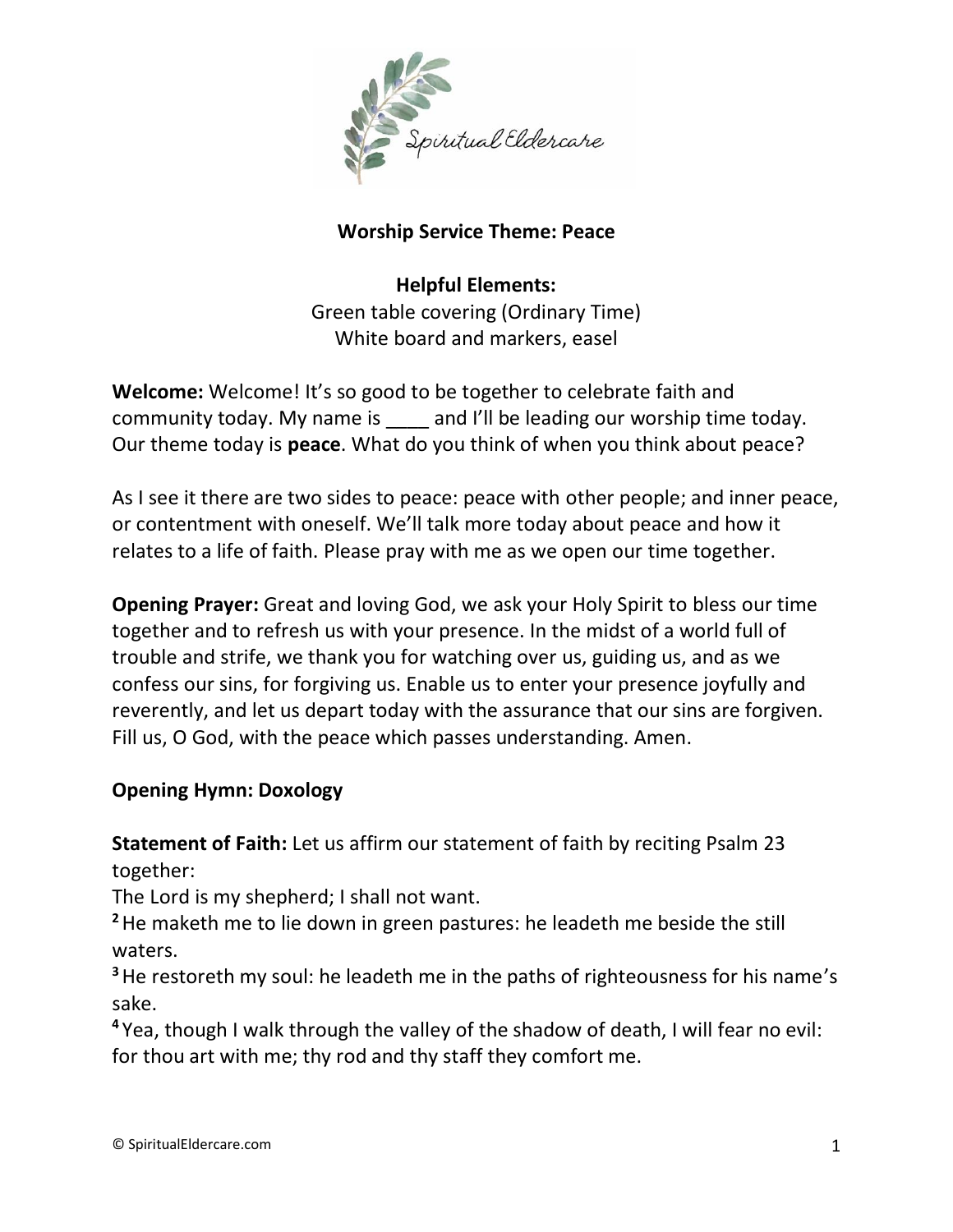**<sup>5</sup>** Thou preparest a table before me in the presence of mine enemies: thou anointest my head with oil; my cup runneth over.

**6** Surely goodness and mercy shall follow me all the days of my life: and I will dwell in the house of the Lord forever.

**Suggested Hymns: For the Beauty of the Earth Savior, Like a Shepherd Lead Us Amazing Grace**

## **First reading:** Ephesians 2:14-18

**<sup>14</sup>** For [Christ] himself is our peace, who has … destroyed the barrier, the dividing wall of hostility [between people.] ... Christ's purpose was to create in himself one new humanity …, thus making peace, **<sup>16</sup>** and in one body to reconcile [everyone] to God through the cross, by which Christ put to death hostility [between people]. **<sup>17</sup>** Christ came and preached peace to you who were far away and peace to those who were near. **<sup>18</sup>** For through Christ we both have access to the Father by one Spirit.

This is the word of the Lord; thanks be to God.

**Suggested Hymns: Holy, Holy, Holy Jesus Loves Me**

**Second reading:** Philippians 4:4-9. This is the apostle Paul speaking to the new church at Philippi:

**8** Finally, brothers and sisters, whatever is true, whatever is honorable, whatever is just, whatever is pure, whatever is lovely, whatever is commendable, if there is any excellence, if there is anything worthy of praise, think about these things. **<sup>9</sup>** Practice all you have learned and seen in me, and **the God of peace** will be with you.

This is the word of the Lord; thanks be to God.

### **Suggested Hymns:**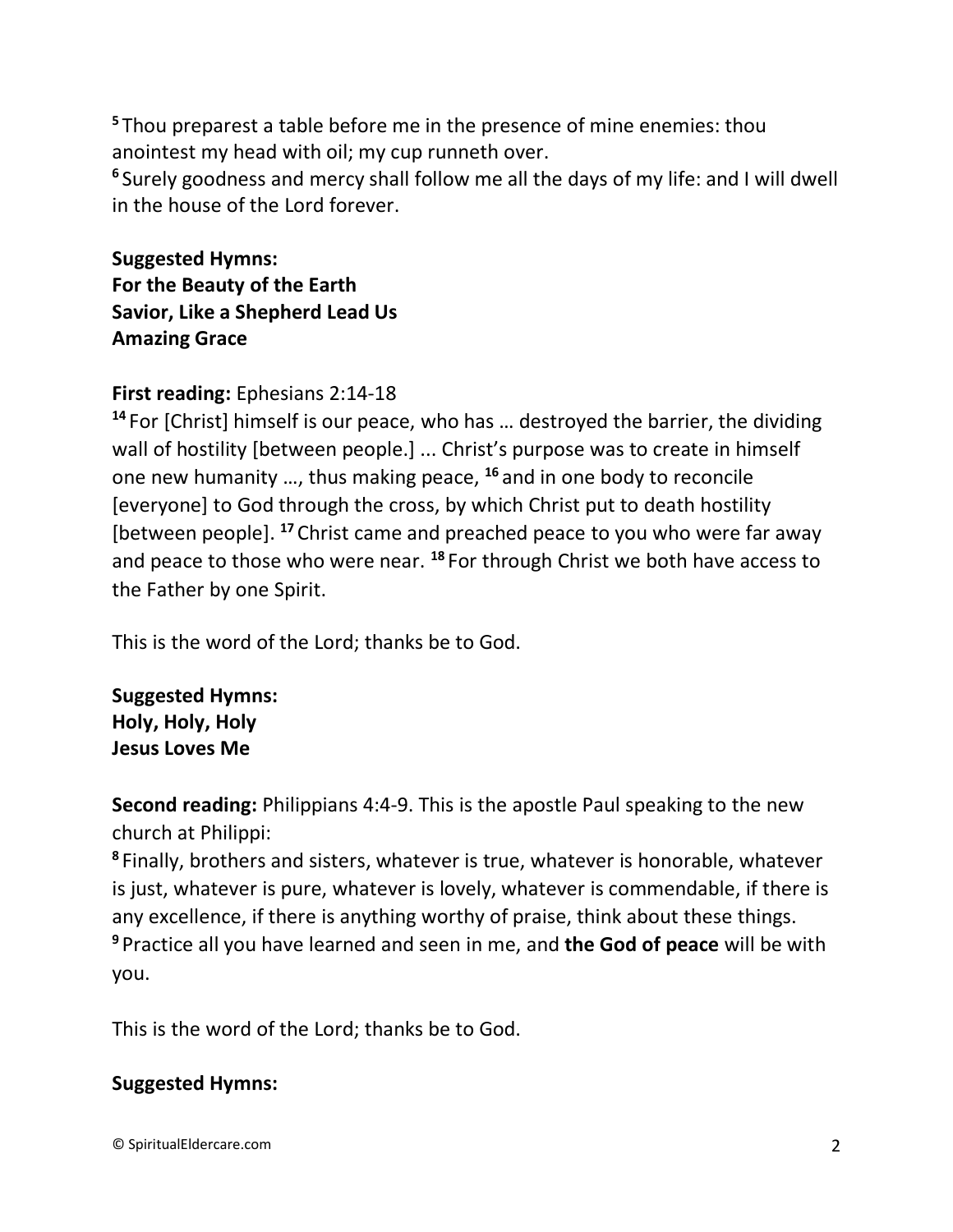# **Softy and Tenderly Leaning on the Everlasting Arms**

**Interactive Homily:** Let's talk a bit more about peace.

- What does it *mean* to be at peace with other people? What do we need *to do* to be at peace with others?
	- o Respect, listening, care, love, compassion, slow to anger
	- o Admit it when you're wrong! Ask forgiveness
- In the scripture reading from the book of Philippians, Paul encourages the Philippian believers to think about a few things. *[If you have a white board on an easel, write each of these words in large letters, one at a time, and then talk about each one. Or you can choose just a few of these words and focus on those.]* What is one thing in the world that you consider… *[ask people to name one thing for each (or just a few) of these words]*:
	- o True: What is true? (the sun comes up every day, God loves us, family is important; etc.)
	- o Honorable or noble: What are some things you would consider noble, or worthy of honor? (a soldier's sacrifice, a mother's work raising kids, anyone who works hard at their job, etc.)
	- o Just or right: What kinds of things do you think are just, fair, or right? (laws that protect people, taking care of the poor, etc.)
	- o Pure: Tell me some things that are pure. (snow, clear water, a baby; a mountain stream, love, etc.)
	- o Lovely: Easy! What are some lovely things? (flowers, meadows, animals, babies; etc.)
	- o Commendable or admirable: What sorts of things do we admire in life? (a job well done, a beautiful piece of art or music, caregivers here!)
	- o Excellent: Ooh, excellence is a fun one: What do you think is excellent in this world? (ice cream, chocolate, nature, our children, the Bible, Shakespeare, etc.)
	- o Worthy of praise: What sorts of things do you love to praise? (God/Jesus/Holy Spirit, the church, a wonderful wife or husband or friend, loving kids, etc.)
- So, that's a good and deep list! Paul says just *thinking* about these things is good for us. How does thinking about these things lead to peace?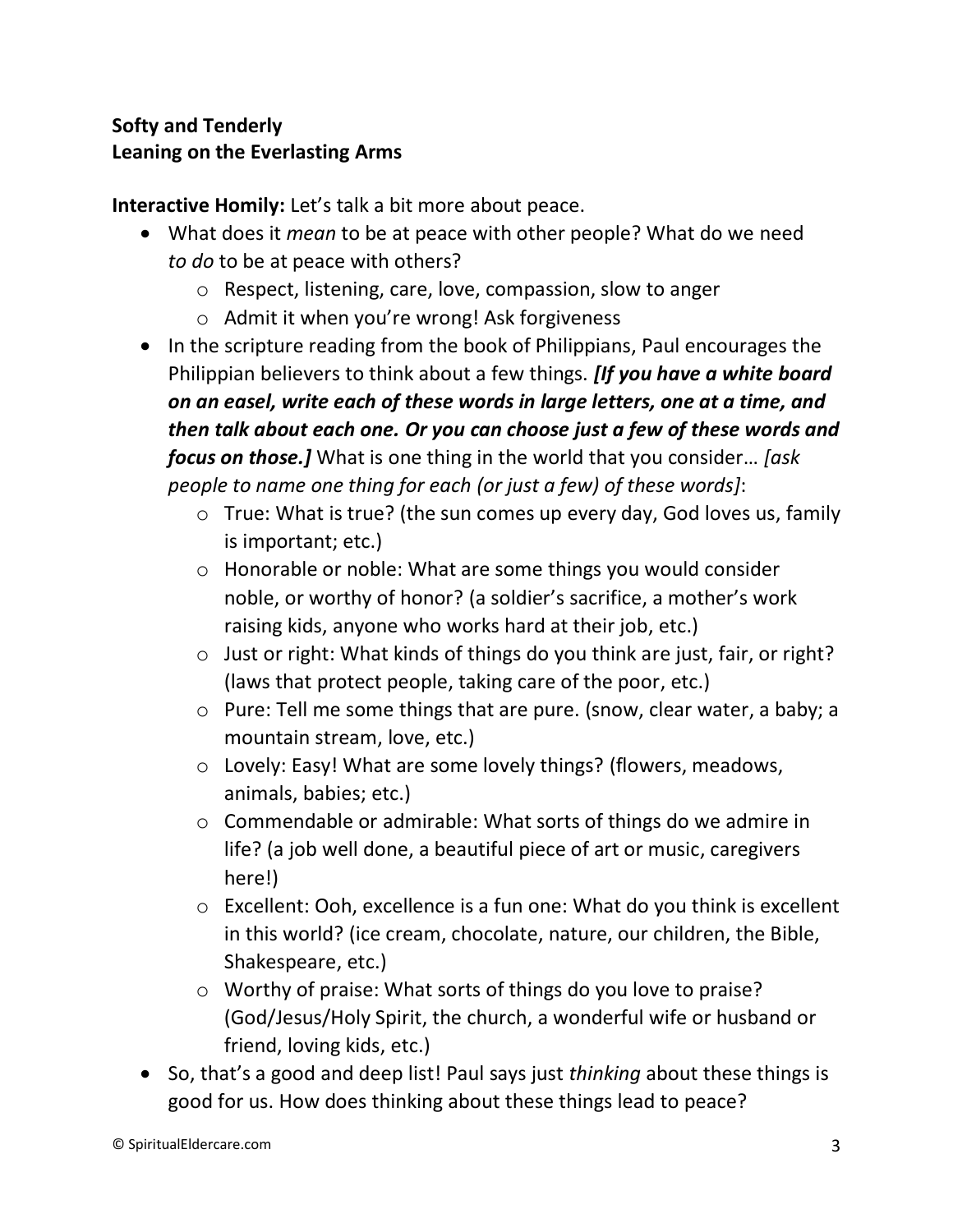- o Your mind and heart become *practiced* in seeing, appreciating, and encouraging things that God had made or done – everything *good*.
- o That means that we see and appreciate what God loves: God's own heart! And in that way we draw near to the Spirit of God, the God of peace.
- Paul then says: "Practice all you have learned and seen in me, and the God of peace will be with you."
	- o What do we need to do in addition to paying attention to peaceful, beautiful things?
		- We need to practice! To act according to principles of peace. It takes practice!
- What does it mean to be at peace with yourself? What does it mean to be at peace with others?
	- o Remember, daily, God's goodness.
	- o Praise the good you see, as often as possible.
	- o Ask forgiveness when needed; "I'm sorry, I'm listening, I'm learning."<sup>1</sup>

… Let's take a moment to silently pray and reflect on God's gift of peace.

**(Silent Prayer)** … Lord, hear our prayers. Now let us pray the Lord's prayer together:

**Lord's Prayer:** Our Father, who art in heaven, hallowed be thy name. Thy kingdom come, thy will be done, on earth as it is in heaven. Give us this day our daily bread, and forgive us our trespasses, as we forgive those who trespass against us. And lead us not into temptation, but deliver us from evil. For thine is the kingdom, the power, and the glory forever, Amen.

**Suggested Hymns: This is My Father's World It is Well with My Soul Standing on the Promises**

**Third Reading:** Quotes on Peace

<sup>&</sup>lt;sup>1</sup> Fro[m Osheta Moore,](https://osheta.com/) pastor and peacemaker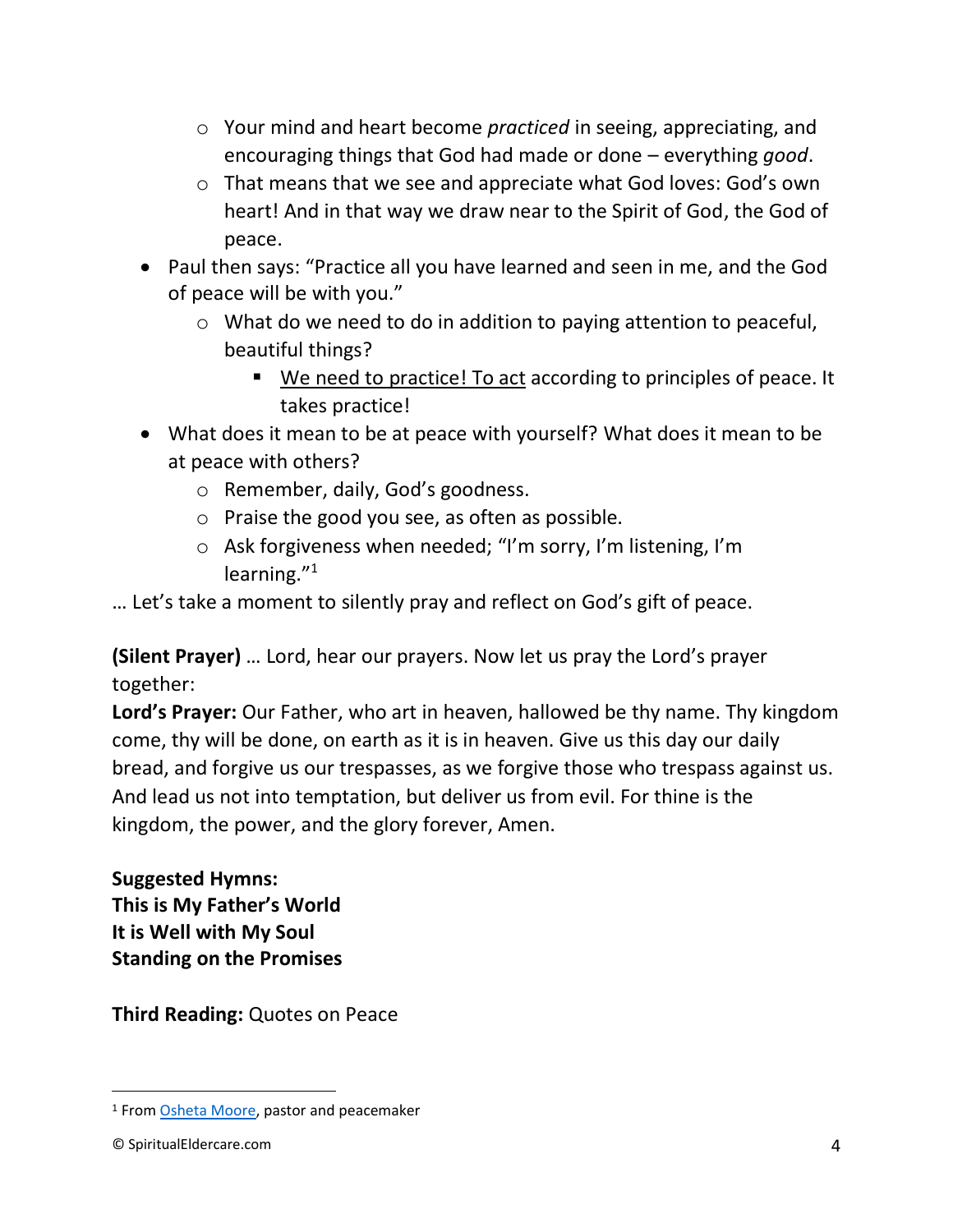The day the power of love overrules the love of power, the world will know peace. –Mahatma Gandhi

World peace must develop from inner peace. Peace is not just mere absence of violence. Peace is, I think, the manifestation of human compassion. –Dalai Lama XIV

Those who are free of resentful thoughts surely find peace. –Buddha

Never be in a hurry; do everything quietly and in a calm spirit. Do not lose your inner peace for anything whatsoever, even if your whole world seems upset. – Saint Francis de Sales, Swiss clergyman, 1567-1622

I refuse to accept the view that mankind is so tragically bound to the starless midnight of racism and war that the bright daybreak of peace and brotherhood can never become a reality... I believe that unarmed truth and unconditional love will have the final word. -Martin Luther King, Jr.

## **Suggested Hymns: Come, Thou Fount of Every Blessing Shall We Gather at the River**

**Fourth Reading:** "The Peace of Wild Things," by Wendell Barry When despair for the world grows in me and I wake in the night at the least sound in fear of what my life and my children's lives may be, I go and lie down where the wood drake rests in his beauty on the water, and the great heron feeds. I come into the peace of wild things who do not tax their lives with forethought of grief. I come into the presence of still water. And I feel above me the day-blind stars waiting with their light. For a time I rest in the grace of the world, and am free.

#### **Suggested Hymns:**